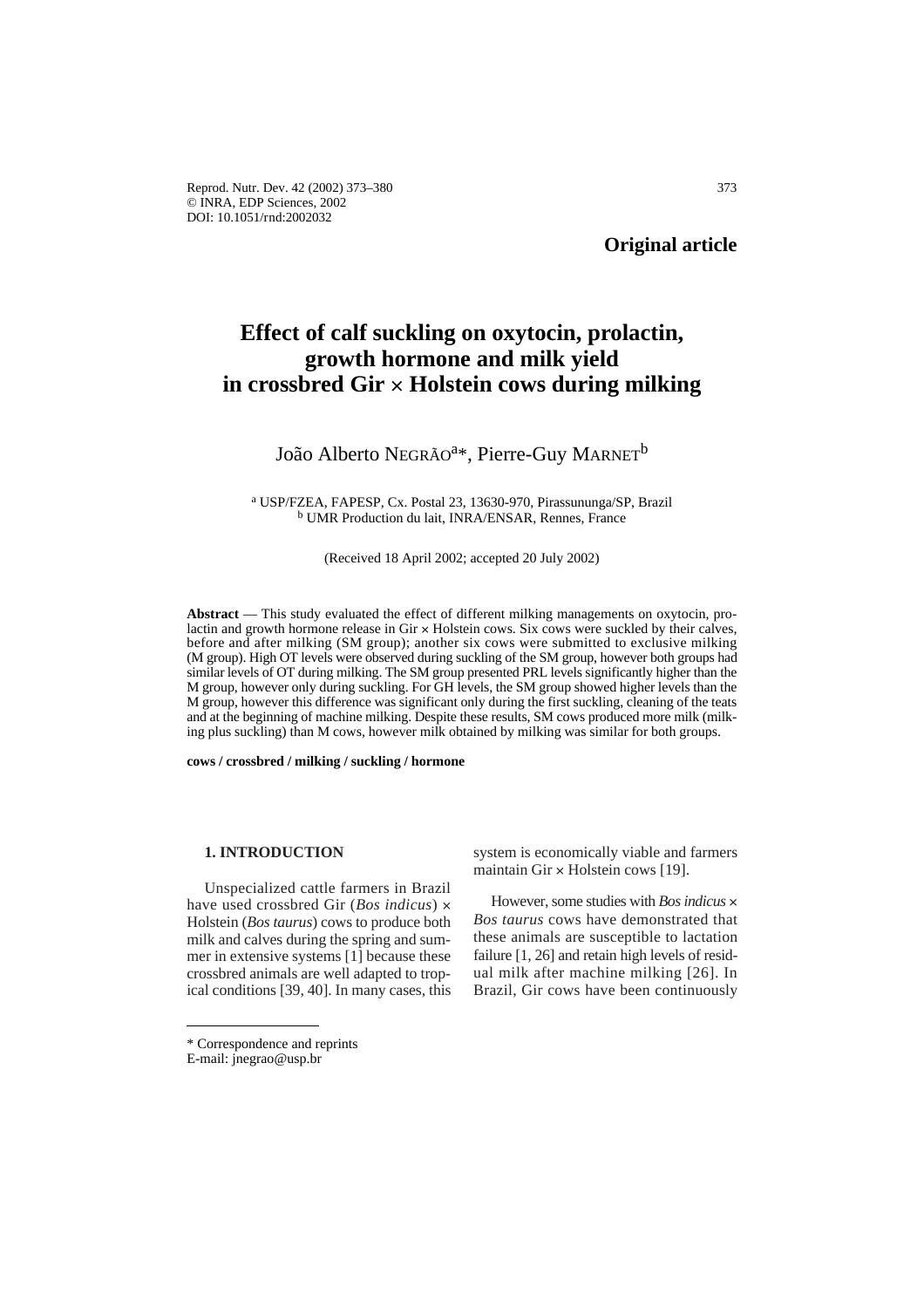selected for milk yield [22, 38] and at present Gir × Holstein cows exhibit a normal lactation [20]. For these reasons, this crossbreeding program is considered a success [19, 21] and some farmers are now specializing in producing crossbred cows for replacements on other dairy farms [21].

In general, Gir  $\times$  Holstein cows are reputed not to be well-adapted to machine milking, and many crossbred cows are milked in the presence of their calves, like other breeds considered not well-adapted to exclusive machine milking [4, 31]. Thus crossbred cows are often suckled by their calves immediately before and after milking [34, 35]. Other works have observed that Holstein cows [5] and Lacaune ewes [23] submitted to a combined milking and suckling system produced more milk than during exclusive milking. This management of combined milking and suckling increases the labour of milkers and has been shown to inhibit OT release and decrease milk production in some cases following weaning [23, 41].

Some previous works have studied the influence of a combined milking and suckling system on milk production in crossbred cows [4, 34, 35]. However, these experiments did not analyse hormone release around milking and milking adaptation of crossbred *Bos indicus*  $\times$  *Bos taurus* cows to exclusive machine milking has not been described in the literature. Thus, the objective of the present study was to evaluate the effect of different milking managements on oxytocin (OT), prolactin (PRL) and growth hormone (GH) release and on milk yield in crossbred Gir  $\times$  Holstein cows.

#### **2. MATERIALS AND METHODS**

The experiment was carried out at the beginning of the summer (the humid season), using 12 crossbred cows (Gir, *Bos taurus* ´ Holstein, *Bos indicus*) with a proportion of 3⁄4 Holstein blood (F2). All experimental

cows had free access to water, pasture (*Panicum maximum*) and a vitamin/mineral mixture. Before each milking, each cow received a mixture of grain in an individual tie-stall, according to their production. Periodic control of the total diet was effected and when necessary, additional concentrate was furnished to provide adequate nutrients for milk production [27].

Experimental cows were divided into two homogeneous groups, with similar lactation number, lactation stage and level of milk production. To avoid the influence of previous milking management in the present experiment, we used cows that had been submitted to the same milking management as in their previous lactation (exclusive milking or suckling and milking combination). All 12 experimental cows were milked twice/day (at 6 and 18 h). Six cows were suckled by their calves, immediately before and after milking thus forming the SM Group; the 6 other cows were separated from their calves and submitted to exclusive milking thus forming the M group.

#### **2.1. Suckling and milking**

Suckling lasted 2 min before milking (from  $-4$  to  $-2$  min) and 2 min after milking (from 12 to 40 min). Each calf suckled its own mother, and during milking calves remained tied beside their mother and tactile, visual and vocal contact were possible. Milk consumed by the calves during suckling was measured by weighing the calves before the first suckling and after the last experimental suckling.

Milking machine parameters were constant throughout the experiment. The settings for the low line milking machine (Westfalia Elk Grove Village, IL) were a vacuum of 45 kPa, a pulsation ratio of 70:30% and a pulsation rate of 60 cycles.min–1. Milking routines were constant and the same person performed all experimental milkings. Prestimulation was carried out before milking, during cleaning of the teats and the mastitis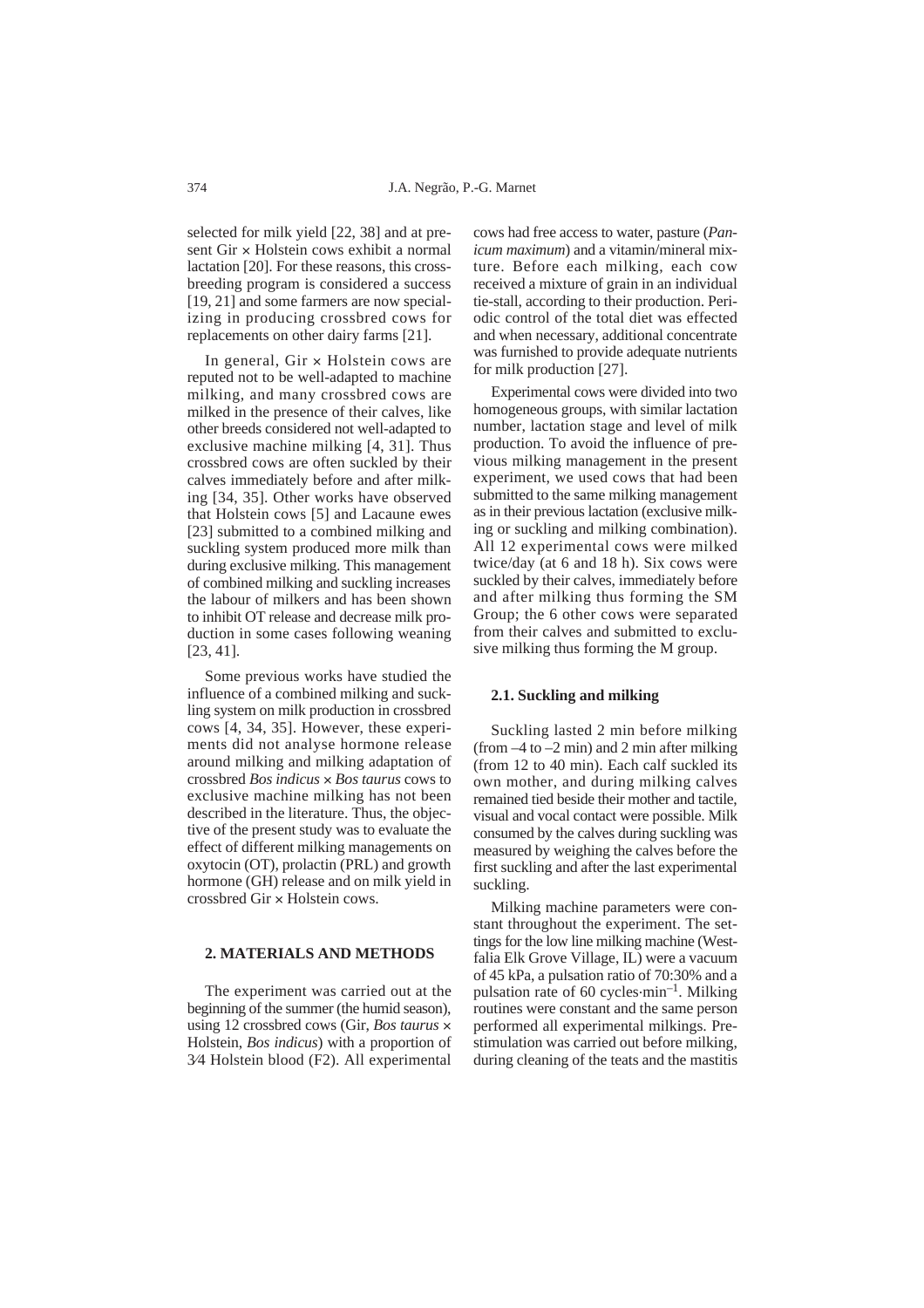test for both groups (from  $-1$  to 0 min). However, hand milking was not applied. The teatcups were attached at time 0 and detached after interruption of the milk flow (machine milking lasted on average for  $8 \pm 1.2$  min). Milk yield was recorded at each milking throughout lactation.

# **2.2. Blood samples**

Blood samples were taken at the morning milkings on days 40, 41, 42 and 43 of lactation, before and after udder stimulation. At each experimental milking, samples were taken at: –5, –3, –1, 1, 2, 3, 5, 7, 10, 13 and 15 min. For both groups, the samples at –5 min were defined as basal levels, and the sample at 0.5 min was taken during the cleaning of the teats and the mastitis test. For the SM group, samples at –3 and at 13 min were taken at the middle of suckling, and each suckling duration was fixed at 2 min (calves suckled from –4 min to –2 min and from 12 to 14 min respectively).

Samples were collected in chilled heparinized tubes and immediately centrifuged at 4 °C and 3000 *g* for 15 min. Plasma was preserved at –20 °C until analysis. Plasma concentrations of OT were measured by the EIA method [24] and plasma concentrations of PRL and GH were determined using the RIA method [15].

#### **2.3. Statistical analysis**

SAS software [36] was used for evaluating data by means of analysis of variance, Student t-tests and Newman-Keuls tests. The probability level was *P* < 0.05, and all values presented in this work are given as the mean  $\pm$  standard error of the mean (sem). The model used to evaluate the effect of type of milking management took the group, cow identity, time of sample, day of milking and all possible interactions into account. The relationships between milk yield and hormone levels were evaluated by Pearson correlations.

# **3. RESULTS**

The hormone profiles are shown in Figure 1. OT levels measured during the cleaning of the teats were higher than the basal levels for both groups of cows. Highest OT levels were observed during suckling, however there was no significant difference between peaks measured during suckling and milking in the SM group. At the same time, both groups had similar levels of OT during machine milking. However, the hormone profiles observed during milking were different because OT increased more rapidly in the SM group (2 min after the beginning of milking) than in the M group (5 min).

Baseline levels of PRL were similar for both groups. In general, the SM group presented higher PRL levels than the M group but only during suckling were PRL levels significantly higher. However, PRL levels varied between sucklings and the PRL level observed during the suckling following milking was higher than that measured during the suckling before milking. It is important to observe that at the end of milking, PRL release increased for both groups (Fig. 1).

Although GH levels were significantly higher for the SM group than for the M group, there were significant differences between groups only during the first suckling, cleaning of the teats and at the beginning of machine milking. As shown in Figure 1, both groups presented similar levels of GH from 7 min to 15 min, because the M group showed an increase in GH levels after the end of milking, while the GH levels of the SM group remained stable.

In contrast to the hormone results, milk production recorded during milking was similar for both groups ( $\overline{SM} = 14.68 \pm$  $0.26$  L·day<sup>-1</sup> and M =  $15.10 \pm 0.40$  L·day<sup>-1</sup>). However, calves suckled  $3.75 \pm 0.45$  L $\cdot$ day<sup>-1</sup>, consequently SM cows produced more milk (milking plus suckling =  $18.43 \pm$ 1.22 L $\cdot$ day<sup>-1</sup>) than the M cows (15.10 ±  $0.40$  L $\cdot$ day<sup>-1</sup>). There were no significant correlations between the levels of hormones studied and milk yield.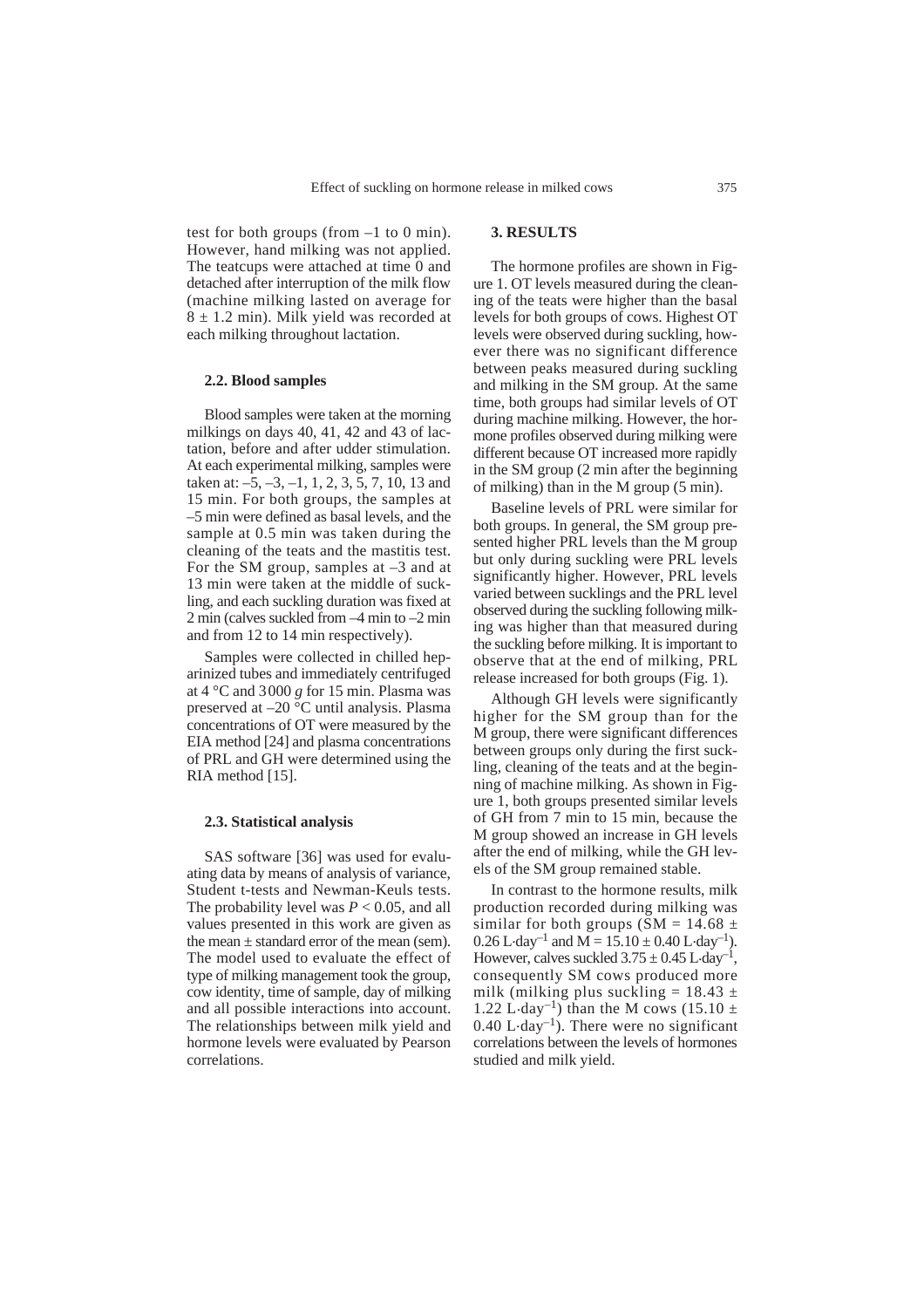

Figure 1. Oxytocin (OT), prolactin (PRL) and growth hormone (GH) release (means  $\pm$  sem) before and after different milking managements with or without suckling in  $Gir \times Holstein$  cows. Prestimulation was carried-out before milking (from –1 to 0 min). The vertical dotted lines indicate the beginning and the end of suckling (from  $-4$  to  $-2$  min and from 12 to 14 min, respectively) or machine milking episodes (from 0 to 8 min). Means with different symbols differ *P* < 0.05.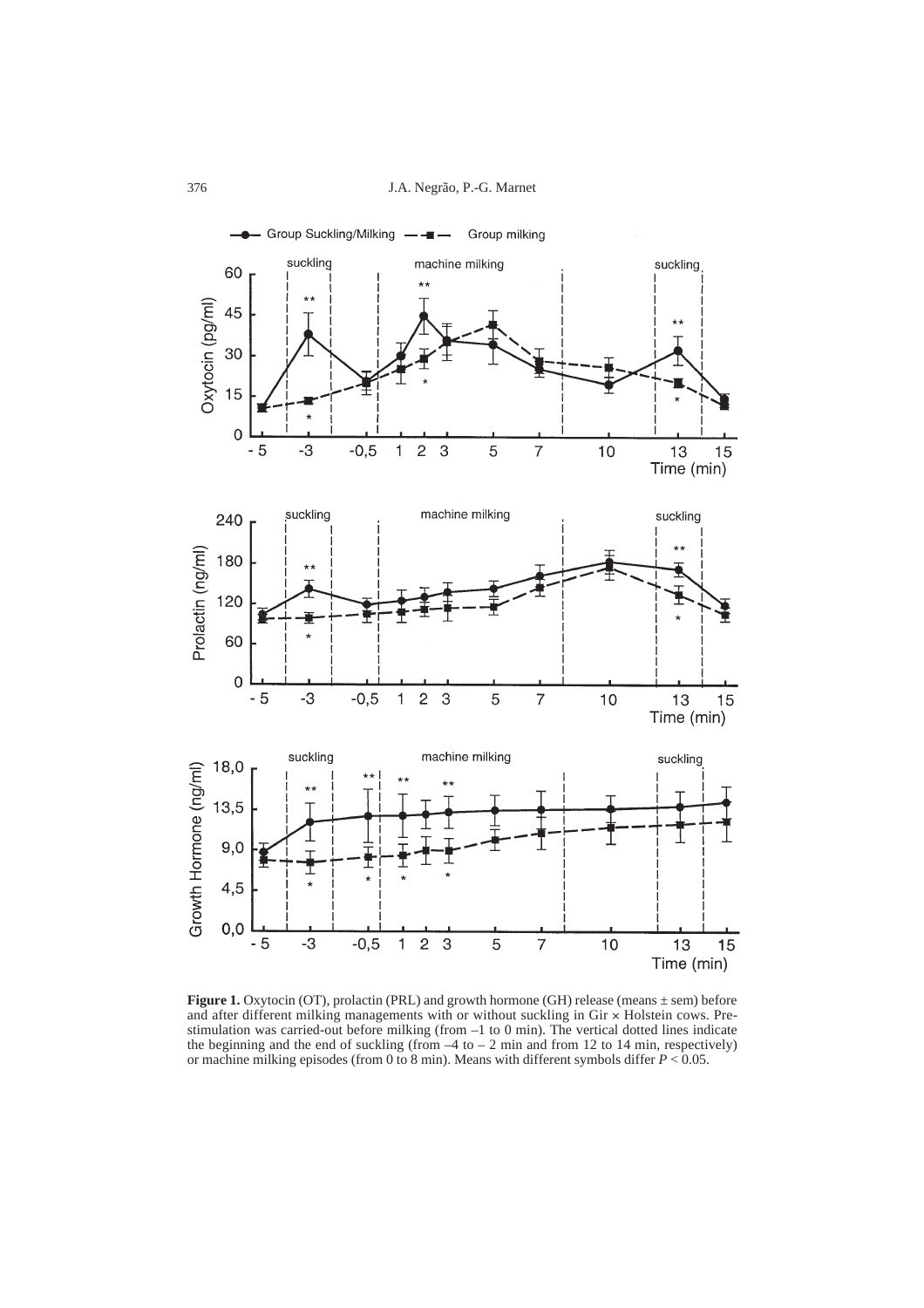# **4. DISCUSSION**

In this study, the baseline levels of OT, PRL and GH were similar for both groups of cows. Also, only OT levels had a slight but significant increase during the cleaning of the teats for all cows. As described in previous studies, pre-stimulation caused OT release [9, 13, 25]. Although OT levels first peaked during suckling in the SM group, OT peaks measured during suckling did not differ from the OT peaks measured during milking. In contrast, Holstein cows [5] and Lacaune ewes [23] showed the highest OT levels during suckling, however in these experiments suckling and milking were carried out at two distinct times.

In the present experiment, calves suckled immediately before milking. This prior udder stimulation probably influenced OT release and milk ejection during milking of the SM group. Consequently, OT increased more rapidly in the SM group (2 min after the beginning of milking) than in the M group (5 min). Nevertheless, OT levels measured at the first min of milking in the M group were significantly higher than the basal levels. As demonstrated by other authors, small increases in OT levels reaching a threshold level are effective in inducing milk ejection in cows [37]. Furthermore, the variations in OT levels reported in the present experiment could be considered normal after a comparison of our results with those of other studies on Holstein cows submitted to exclusive machine milking [9, 14].

Apparently, in the present study the calf presence facilitated OT release during machine milking of the SM group, because the SM and M groups presented similar OT release during milking. In contrast, other authors have reported that dairy cows show higher OT release during suckling than milking in the calf's presence [18, 42]. However, the difference between these results and our study could be attributed to the fact that the latter authors compared two different groups submitted to suckling or milking in the calf's presence. It is possible that a combined milking and suckling system (consequently, milking in the calf's presence) has a positive effect on OT release and milk ejection for the Gir  $\times$  Holstein cows of the SM group.

As shown by our results, the SM group presented higher PRL levels than the M group and PRL levels of the SM group were significantly higher during suckling than milking. Previously, other authors had demonstrated that the PRL release by cows during exclusive suckling was higher than during exclusive milking [2, 32], and that the calf's presence positively influenced PRL levels during milking [3]. Although PRL levels appeared to be superior during suckling than milking in a combined system of suckling and milking, these differences were not significant [5, 23].

It is important to observe that at the end of milking, the PRL release increased for both groups of cows. This explains why in the present work the difference between the groups was smaller during the suckling following milking, and indicates that suckling and milking stimulation improved PRL release. In the same way, other studies have demonstrated that machine milking continues influencing PRL levels several minutes after the end of milking [14, 28, 29]. Yet PRL is apparently not essential for galactopoiese in ruminants [33]. Recently, PRL administration in dairy goats has been found to significantly influence milk yield [16]. In dairy ewes, PRL is released during and after milking and milk yield decreases simultaneously from mid- to late-lactation [29].

Comparing GH levels measured in the present study, we observed that there was a significant difference between the groups of cows. This difference existed only at the beginning of udder stimulation (suckling, cleaning and the beginning of milking), because while GH levels remained stable for the SM group, GH levels increased after the end of milking for the M group. Other research has demonstrated that GH release is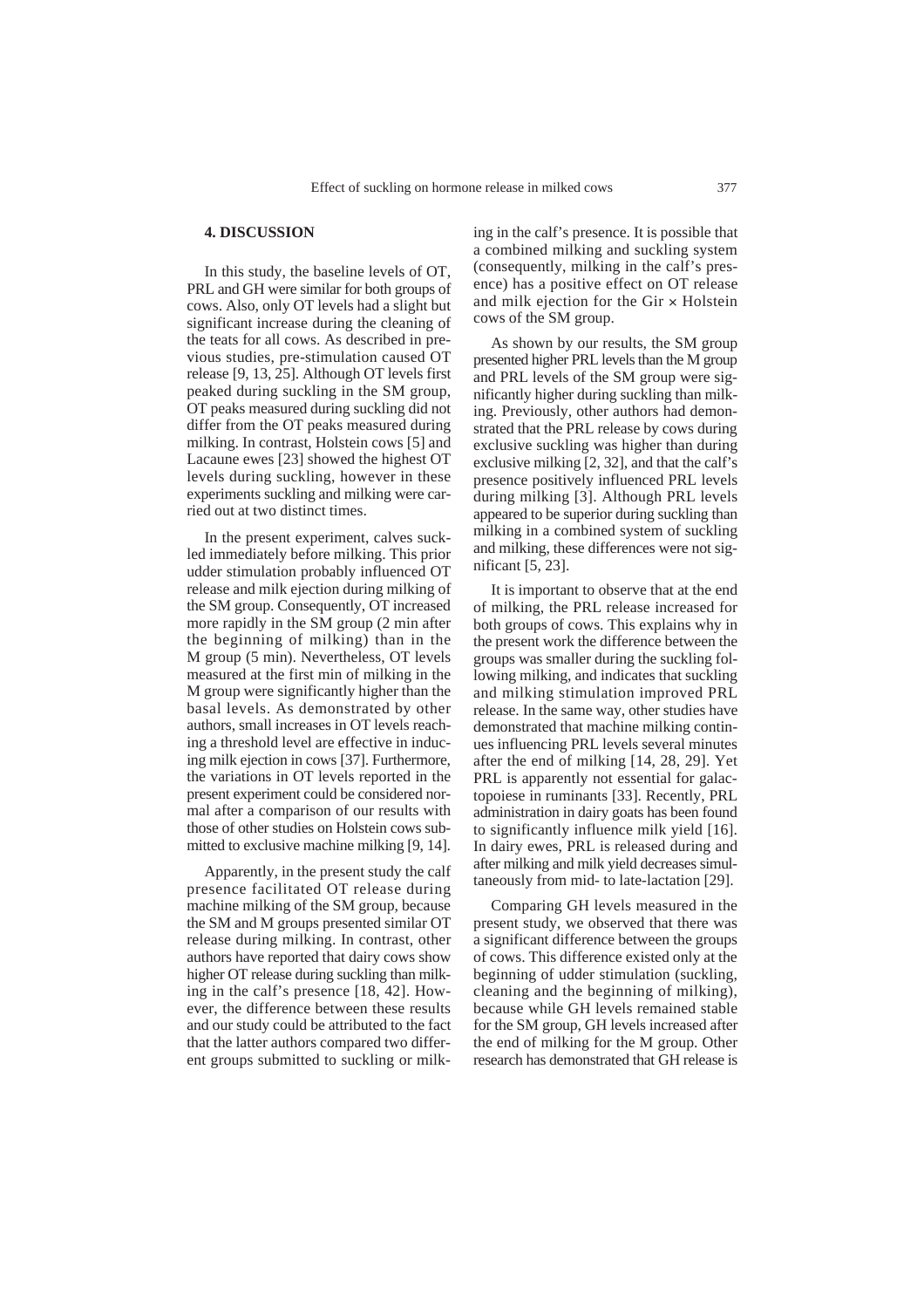higher in a combined system of suckling and milking than in exclusive milking [5]. It is generally accepted that GH positively influences galactopoiese and since many studies have reported that exogenous GH increases milk yield [7, 10], it is interesting to know that it is possible to influence GH levels by udder stimulation.

Apparently, the stimulus induced by machine milking was effective in the present experiment because OT, PRL and GH were released during and after milking. In fact, milk obtained during milking was similar for the SM and M groups. Our experimental crossbred cows of both groups produced more milk than Gir cows [34, 35] and other crossbred Gir  $\times$  Holstein cows [34, 35] but less milk than Holstein cows [5]. At the same time, our experimental calves suckled more than in previous studies with crossbred calves [34, 35]. Consequently, SM cows produced more milk (milking with more suckling) than M cows.

For the SM group, it is possible that milk obtained by machine milking was influenced by suckling at the previous milking. Other authors have already demonstrated that different management of cows and calves during milking could influence milk yield [5, 34, 35] and calf growth [11, 35]. It is important to note that the time of suckling was limited to 4 min/milking during our experiment, and that normally the calf remains with crossbred cows for several hours after milking [35]. Thus it is possible that crossbred calves (that received a mixture of grain and had access to pasture), normally suck more milk than necessary for their development which would influence the amount of milk obtained during the next milking.

Although *Bos taurus* cows are welladapted to machine milking, cows managed in a combined system of milking and suckling may not eject milk during subsequent exclusive machine milking [5, 8]. Indeed, milk yield shows a significant decrease when suckling is abruptly ceased in cows [5] and ewes [23]. As previously described,

this kind of disturbance could be attributed to inhibition of OT release [23, 41], likely due to psychological stress caused by weaning [23]. However, OT release increases gradually several days after weaning and ewes then present a normal milk ejection [23].

Similarly, other authors have observed that crossbred cows susceptible to lactation failure exhibit high residual milk, and have suggested that inhibition of OT release is a possible explanation for lactation failure [26]. This could explain why cows with poor milk yield depend on frequent udder stimulation, and in many cases present a failure of lactation when submitted to the classical management strategy of 2 exclusive milkings/day. Furthermore, suckling after a period without suckling or milking has been shown to reinitiate milk secretion in beef cows [17].

In conclusion, it is possible that the beneficial effects of frequent milk removal could be partially attributed to the simultaneous release of OT, PRL and GH caused by udder stimulation. Several authors have demonstrated that GH administration [6], OT administration [30] or a combination of GH and PRL administration [12] has a positive effect on milk yield. It then seems possible that hormones released during and after udder stimulation have a concomitant action in milk synthesis, which remains to be elucidated. In this work, both types of milking management were effective in inducing OT, PRL and GH release in Gir  $\times$  Holstein cows, however crossbred cows submitted to suckling before and after milking were more productive than those submitted to exclusive milking.

#### **ACKNOWLEDGMENTS**

We are grateful to Dr. Guy Kann for his advice and help with PRL and GH analyses. The present experiment was funded by FAPESP.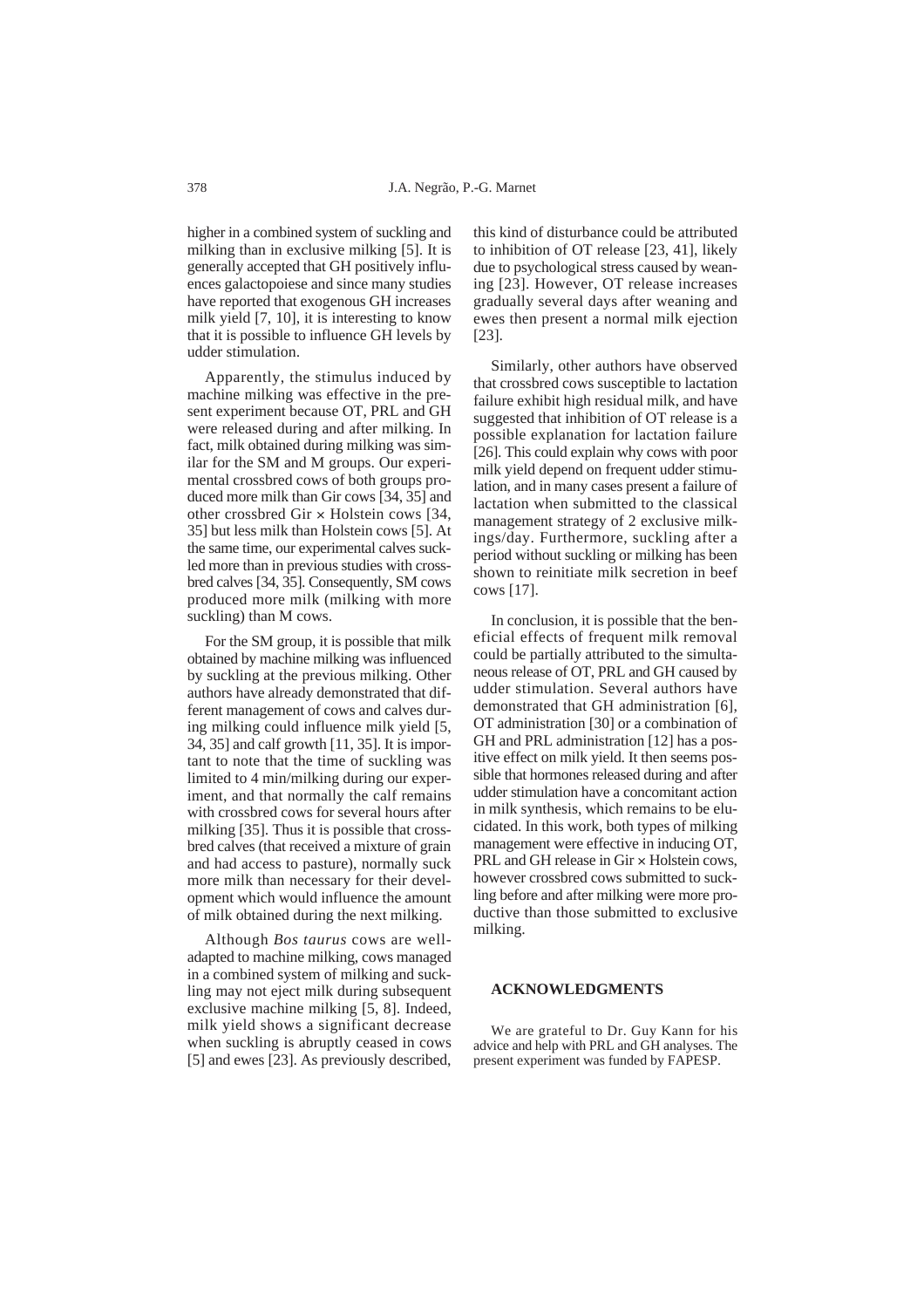#### **REFERENCES**

- [1] Abubakar B.Y., Buvanendran V., Lactation curves of Friesian-Bunaji crosses in Nigeria, Livest. Prod. Sci. 8 (1981) 11–19.
- [2] Akers R.M., Lefcourt A.M., Milking- and suckling-induced secretion of oxytocin and prolactin in parturient dairy cows, Horm. Behav. 16 (1982) 87–93.
- [3] Akers R.M., Lefcourt A.M., Effect of presence of calf on milking-induced release of prolactin and oxytocin during early lactation of dairy cows, J. Dairy Sci. 67 (1984) 115–122.
- [4] Alvarez F.J., Saucedo G., Arriaga A., Preston T.R., Effect on milk production and calf performance of milking crossbred European/Zebu cattle in the presence or absence of the calf and of rearing their calves artificially, Trop. Anim. Prod. 5 (1980) 25–37.
- [5] Bar-Peled U., Maltz E., Bruckmental I., Folman Y., Kali Y., Gacitua H., Lehrer A.R., Relationship between frequent milking or suckling in early lactation and milk production of high producing dairy cows, J. Dairy Sci. 78 (1995) 2726–2736.
- [6] Bauman D.E., Bovine somatotropin: review of an emerging animal technology, J. Dairy Sci. 75 (1992) 3432–3451.
- [7] Bauman D.E., Vernon R.G., Effects of exogenous bovine somatotropine on lactation, Annu. Rev. Nutr. 13 (1993) 437–461.
- [8] Boden R.F., Leaver J.D., A dual purpose cattle system combination milk and beef production, Anim. Prod. 58 (1994) 463–464.
- [9] Bruckmaier R.M., Blum J.W., Simultaneous recording of oxytocin release, milk ejection and milk flow during milking of dairy cows with and without prestimulation, J. Dairy Res. 63 (1996) 201–208.
- [10] Chilliard Y., Roles and mechanisms of action of somatotropin (growth hormone) in lactating ruminants, Reprod. Nutr. Dev. 28 (1988) 39–59.
- [11] Day M.L., Imikawa K., Clutter A.C., Wolfe P.L., Zalesky D.D., Nielsen M.K., Kinder J.E., Suckling behaviour of calves with dams varying in milk production, J. Anim. Sci. 65 (1987) 1207–1212.
- [12] Flint D.J., Knight C.H., Interactions of prolactin and growth hormone in the regulation of mammary gland function and epithelial cell survival, J. Mammary Gland Biol. Neoplasia 2 (1997) 41–48.
- [13] Gorewit R.C., Gassman K.B., Effects of duration of udder stimulation on milking dynamics and oxytocin release, J. Dairy Sci. 68 (1985) 1813–1818.
- [14] Gorewit R.C., Svennersten K., Butler W.R., Uvnas-Moberg K., Endocrine responses in cows milked by hand and machine, J. Dairy Sci. 75 (1992) 443–448.
- [15] Kann G., Dosage radioimmunologique de la prolactine plasmatique chez les ovins, C.R. Acad. Sci. 272 (1971) 2808–2811.
- [16] Knight C.H., Overview of prolactin's role in farm animal lactation, Livest. Prod. Sci. 70 (2001) 87–96.
- [17] Lamb G.C., Miller B.L., Lynch J.M., Grieger D.M., Stevenson J.S., Lucy M.C., Suckling reinitiated milk secretion in beef cows after an early postpartum hiatus of milking or suckling, J. Dairy Sci. 82 (1999) 1489–1496.
- [18] Lupoli B., Johansson B., Uvnäs-Morberg K., Svennersten-Sjaunja K., Effect of suckling on the release of oxytocin, prolactin, cortisol, gastrin, cholecystokinin, somatostatin and insulin in dairy cows and their calves, J. Dairy Res. 68 (2001) 175–187.
- [19] Madalena F.E., Aspectos económicos del mejoramiento genético del ganado lechero tropical, Rev. Argent. Prod. Anim. 15 (1995) 167–175.
- [20] Madalena F.E., Trivedi K.R. Experience with performance recording of dairy cattle in Brazil, ICAR Technical Series 1 (1998) 235–246.
- [21] Madalena F.E., Abreu C.P., Sampaio I.B.M., Sobrinho F.F., De Abreu C.A., Machado-Sampaio I.B., Ferreira-Sobrinho F. Crossbreeding practice on dairy farms affiliated to the Central Farmers Cooperative in Minas Gerais State, Rev. Soc. Bras. Zoot. 26 (1997) 924–934.
- [22] Magnabosco C. de U., Lobo R.B., Bezerra L.A.F., Martinez M.L., Estimate of genetic change in milk yield in a Gyr herd in Brazil, Rev. Bras. Genet. 16 (1993) 957–965.
- [23] Marnet P.G., Negrão J.A., The effect of a mixedmanagement system on the release of oxytocin, prolactin and cortisol in ewes during suckling and machine milking, Reprod. Nutr. Dev. 40 (2000) 271–281.
- [24] Marnet P.G., Volland H., Pradelles P., Grassi J., Beaufils M., Subpicogram determination of oxytocin by an enzyme immunoassay using acetylcholinesterase as label, J. Immun. 15 (1994) 35–53.
- [25] Momogan V.G., Schmidt G.H., Oxytocin levels in the plasma of Holstein-Friesian cows during milking with and without a premilking stimulus, J. Dairy Sci. 53 (1970) 747–751.
- [26] Murugaiyah M., Ramakrishnan A.R., Sheikh Omar A.R., Knight C.H., Wilde C.J., Lactation failure in crossbred Sahiwal Friesian cattle, J. Dairy Res. 68 (2001) 165–174.
- [27] National Research Council, Nutrient requirements of dairy cattle, 6th rev. ed., Natl. Acad. Sci., Washington, DC, 1989.
- [28] Negrão J.A., Marnet P.G., Kann G., Evolution of oxytocin, prolactin and cortisol release during first milkings of primiparous ewes, EAAP Publication 95 (1998) 73–78.